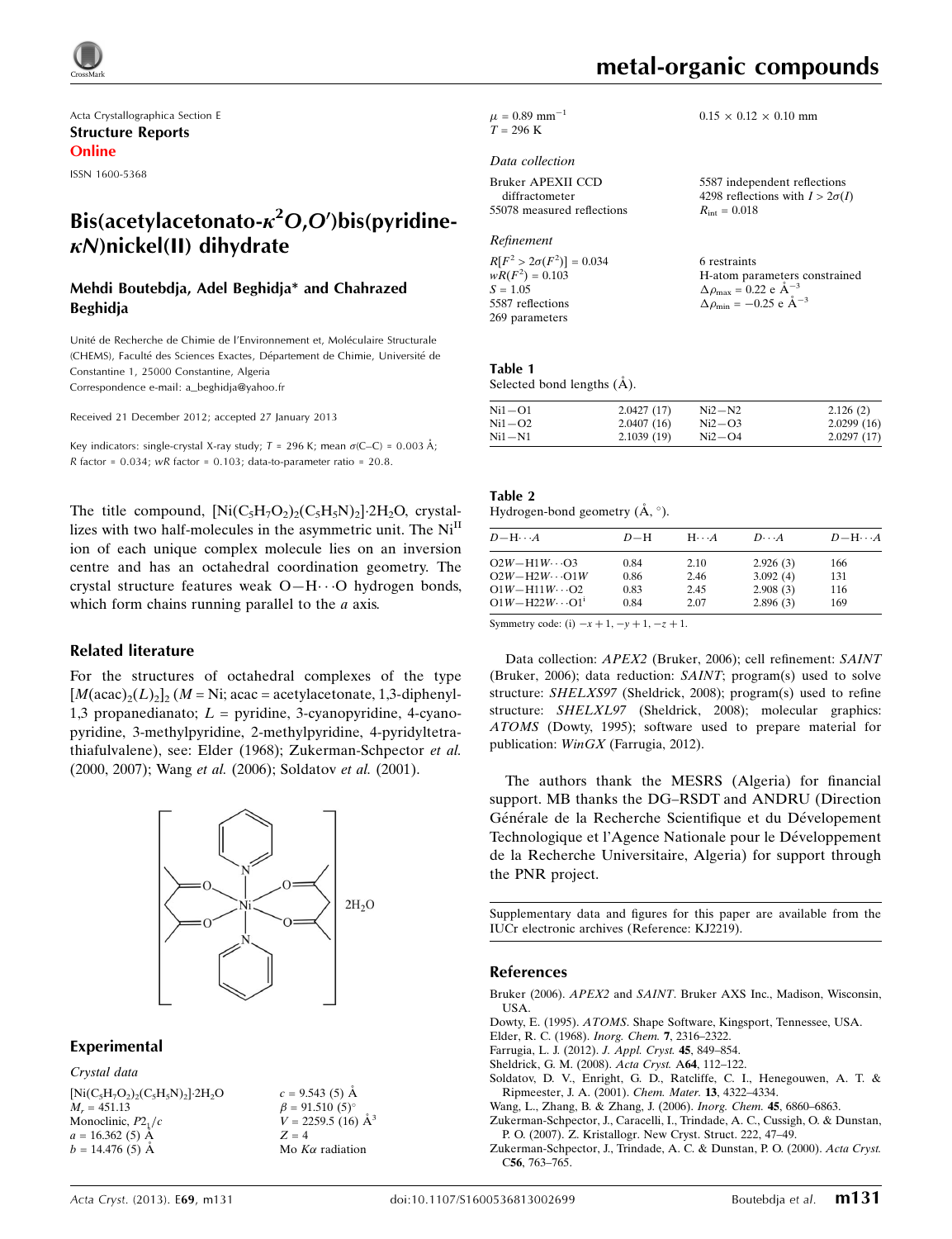# **supporting information**

*Acta Cryst.* (2013). E**69**, m131 [doi:10.1107/S1600536813002699]

# **Bis(acetylacetonato-***κ***<sup>2</sup>** *O***,***O***′)bis(pyridine-***κN***)nickel(II) dihydrate**

# **Mehdi Boutebdja, Adel Beghidja and Chahrazed Beghidja**

### **S1. Comment**

The crystal structure of the title compound Ni(acac)<sub>2</sub>(py)<sub>2</sub>.2H<sub>2</sub>O, where acac = acetylacetonate and py = pyridine, is composed of two crystallographically independent Ni complexes with similar geometry and with the Ni(II) atoms located on inversion centres as well as two water molecules located on general positions (Fig. 1). Both Ni(II) atoms have octahedral coordination geometry with the basal plane defined by the four oxygen atoms of the chelating acac  $(01, 01)$ ,  $O(2, O2^i)$  and  $(O3, O3^i, O4, O4^i)$  for Ni1 and Ni2 respectively, the axial positions are occupied by pyridine N atoms. Related structures have been reported previously in literature: the structure published by Elder (1968) is the anhydrate of the title compound, Zukerman-Schpector *et al.* (2007) published a methyl pyridine derivative, and the 3 and 4-cyanopyridine derivatives were also reported by Zukerman-Schpector and co-workers (2000). Other structures have been obtained with derivatives of acac: 1,3-diphenyl-1,3-propanedionato (Soldatov, *et al.*, (2001)) and 4-pyridyltetrathiafulvalene (Wang, *et al.*, (2006)). All the bond lengths and angles are in the normal range (Elder *et al.*, 1968; Zukerman-Schpector *et al.*, 2000; Wang *et al.*, 2006). The two independent units are linked to each other by weak O—H···O hydrogen bonds (see Table 2 for geometric details) which form a one-dimensional chain, running parallel to a as shown in Fig. 2. Another feature in this crystal structure is the presence of C—H···*π* interactions, which further stabilize the crystal packing. These C—H···*π* interactions are present between the C—H group of acac and an adjacent pyridine rings with a  $H \cdot \cdot \pi$  distance of 3.183 Å (Fig. 2).

### **S2. Experimental**

An amount of 0.075 g (0.5 mmol) of mercapto succinic acid was dissolved in 2 ml of pyridine and 0,1374 g (0.5 mmol) of nickel(II) acetylacetonate was dissolved in 10 ml methanol. The two solutions were mixed and stirred for 15 min. The resulting solution was allowed to stand at room temperature. After several days X-ray quality blue crystals were obtained. A fragment cut from a larger crystal was used for data collection.

### **S3. Refinement**

Water hydrogen atoms were tentatively found in the difference density Fourier map and were refined with an isotropic displacement parameter 1.5 that of the adjacent oxygen atom. The O—H distances were restrained to be 0.9 Å within a standard deviation of 0.01 with  $U_{iso}(H) = 1.5 U_{eq}(O)$  and the H···H contacts were restraint to 1.40 Å with a standard deviation of 0.02. All other Hydrogen atoms were placed in calculated positions with C—H distances of 0.93–0.96 Å for aromatic H atoms with  $U_{\text{iso}}(H) = 1.2 U_{\text{eq}}(C)$ .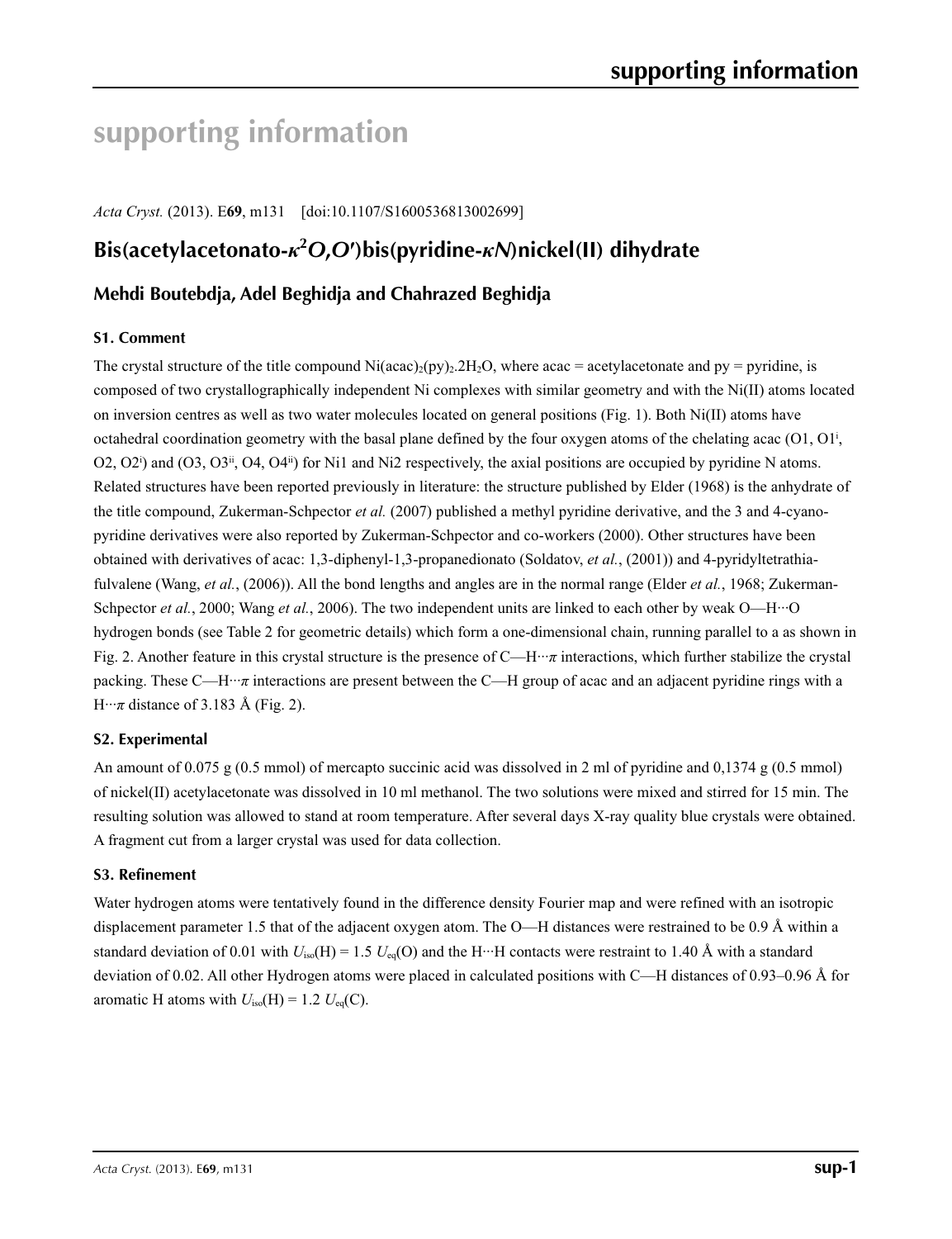

### **Figure 1**

View of the title compound with the atom numbering scheme. Displacement ellipsoids for non-H atoms are drawn at the 50% probability level. symmetry code:  $i = 1 - x, 1 - y, 1 - z$ ;  $ii = -x, 1 - y, 1 - z$ .



### **Figure 2**

View down c of the crystal packing of the title compound showing the hydrogen bonds and C—H···*π* interactions as dashed lines.

### **Bis(acetylacetonato-***κ***<sup>2</sup>** *O***,***O***′)bis(pyridine-***κN***)nickel(II) dihydrate**

| Crystal data                                     |                                        |
|--------------------------------------------------|----------------------------------------|
| $[Ni(C_5H_7O_2)_2(C_5H_5N)_2]$ 2H <sub>2</sub> O | $F(000) = 952$                         |
| $M_r = 451.13$                                   | $D_x = 1.326$ Mg m <sup>-3</sup>       |
| Monoclinic, $P2_1/c$                             | Mo Ka radiation, $\lambda = 0.71073$ Å |
| Hall symbol: -P 2ybc                             | Cell parameters from 9929 reflections  |
| $a = 16.362(5)$ Å                                | $\theta$ = 2.6–28.3°                   |
| $b = 14.476(5)$ Å                                | $\mu = 0.89$ mm <sup>-1</sup>          |
| $c = 9.543(5)$ Å                                 | $T = 296 \text{ K}$                    |
| $\beta$ = 91.510 (5) <sup>o</sup>                | Block, blue                            |
| $V = 2259.5$ (16) Å <sup>3</sup>                 | $0.15 \times 0.12 \times 0.10$ mm      |
| $Z=4$                                            |                                        |
|                                                  |                                        |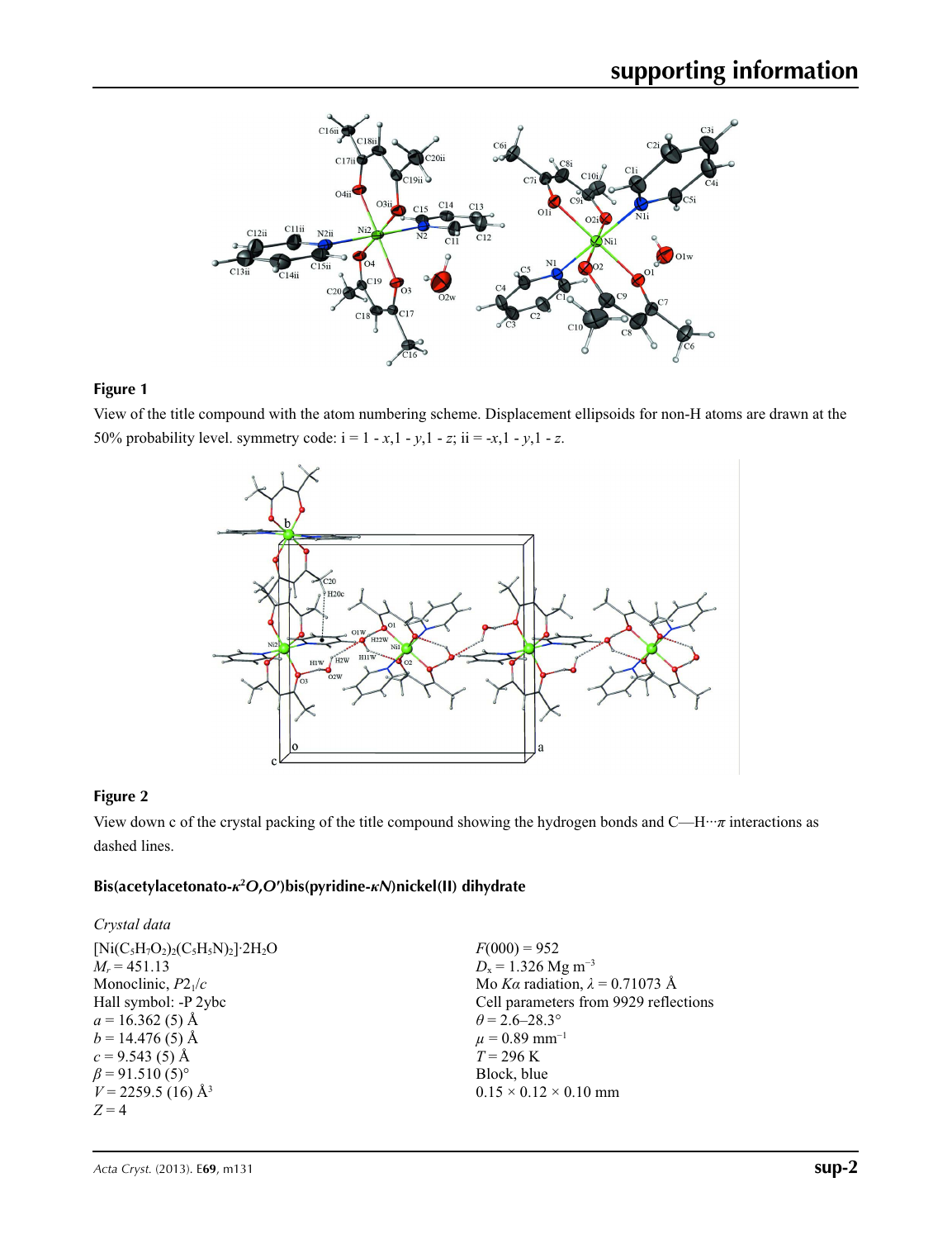*Data collection*

| Bruker APEXII CCD                                 | 5587 independent reflections                                            |
|---------------------------------------------------|-------------------------------------------------------------------------|
| diffractometer                                    | 4298 reflections with $I > 2\sigma(I)$                                  |
| Radiation source: sealed tube                     | $R_{\rm int} = 0.018$                                                   |
| Graphite monochromator                            | $\theta_{\text{max}} = 28.3^{\circ}, \theta_{\text{min}} = 1.2^{\circ}$ |
| Detector resolution: 18.4 pixels mm <sup>-1</sup> | $h = -21 \rightarrow 21$                                                |
| $\varphi$ and $\omega$ scans                      | $k = -18 \rightarrow 19$                                                |
| 55078 measured reflections                        | $l = -12 \rightarrow 12$                                                |
| Refinement                                        |                                                                         |
| Refinement on $F^2$                               | Secondary atom site location: difference Fourier                        |
| Least-squares matrix: full                        | map                                                                     |
| $R[F^2 > 2\sigma(F^2)] = 0.034$                   | Hydrogen site location: inferred from                                   |
| $wR(F^2) = 0.103$                                 | neighbouring sites                                                      |
| $S = 1.05$                                        | H-atom parameters constrained                                           |
| 5587 reflections                                  | $w = 1/[\sigma^2(F_0^2) + (0.0451P)^2 + 0.9372P]$                       |
| 269 parameters                                    | where $P = (F_o^2 + 2F_c^2)/3$                                          |
| 6 restraints                                      | $(\Delta/\sigma)_{\text{max}}$ < 0.001                                  |
| Primary atom site location: structure-invariant   | $\Delta\rho_{\rm max} = 0.22 \text{ e } \text{\AA}^{-3}$                |
| direct methods                                    | $\Delta\rho_{\rm min} = -0.25$ e Å <sup>-3</sup>                        |

### *Special details*

**Geometry**. Bond distances, angles *etc*. have been calculated using the rounded fractional coordinates. All su's are estimated from the variances of the (full) variance-covariance matrix. The cell e.s.d.'s are taken into account in the estimation of distances, angles and torsion angles

**Refinement**. Refinement on  $F^2$  for ALL reflections except those flagged by the user for potential systematic errors. Weighted *R*-factors  $wR$  and all goodnesses of fit *S* are based on  $F^2$ , conventional *R*-factors *R* are based on *F*, with *F* set to zero for negative  $F^2$ . The observed criterion of  $F^2 > \sigma(F^2)$  is used only for calculating -*R*-factor-obs *etc*. and is not relevant to the choice of reflections for refinement. *R*-factors based on  $F^2$  are statistically about twice as large as those based on  $F$ , and *R*-factors based on ALL data will be even larger.

*Fractional atomic coordinates and isotropic or equivalent isotropic displacement parameters (Å<sup>2</sup>)* 

|                | $\boldsymbol{\chi}$ | у           | $\boldsymbol{Z}$ | $U_{\rm iso}*/U_{\rm eq}$ |  |
|----------------|---------------------|-------------|------------------|---------------------------|--|
| Ni1            | 0.50000             | 0.50000     | 0.50000          | 0.0388(1)                 |  |
| O <sub>1</sub> | 0.59123(8)          | 0.40479(9)  | 0.52664(13)      | 0.0504(4)                 |  |
| O <sub>2</sub> | 0.47500(7)          | 0.45218(9)  | 0.30232(12)      | 0.0478(4)                 |  |
| N1             | 0.41637(9)          | 0.40607(11) | 0.58429(15)      | 0.0458(4)                 |  |
| C <sub>1</sub> | 0.43286(13)         | 0.36179(16) | 0.7042(2)        | 0.0623(7)                 |  |
| C <sub>2</sub> | 0.38029(16)         | 0.29902(19) | 0.7614(3)        | 0.0771(9)                 |  |
| C <sub>3</sub> | 0.30771(15)         | 0.27972(18) | 0.6921(3)        | 0.0771(9)                 |  |
| C4             | 0.29001(13)         | 0.32532(18) | 0.5691(2)        | 0.0703(8)                 |  |
| C <sub>5</sub> | 0.34512(11)         | 0.38751(15) | 0.5184(2)        | 0.0549(6)                 |  |
| C <sub>6</sub> | 0.68575(14)         | 0.28756(18) | 0.4746(3)        | 0.0733(8)                 |  |
| C7             | 0.61380(11)         | 0.34840(14) | 0.43447(19)      | 0.0502(6)                 |  |
| C8             | 0.57898(14)         | 0.33964(17) | 0.3012(2)        | 0.0663(8)                 |  |
| C9             | 0.51543(12)         | 0.39087(14) | 0.24124(18)      | 0.0509(6)                 |  |
| C10            | 0.49162(19)         | 0.3735(2)   | 0.0893(2)        | 0.0821(9)                 |  |
| Ni2            | 0.00000             | 0.50000     | 0.50000          | 0.0454(1)                 |  |
| O <sub>3</sub> | 0.05752(8)          | 0.38202(8)  | 0.44348(15)      | 0.0548(4)                 |  |
| O <sub>4</sub> | $-0.07630(8)$       | 0.43023(9)  | 0.62668(15)      | 0.0553(4)                 |  |
|                |                     |             |                  |                           |  |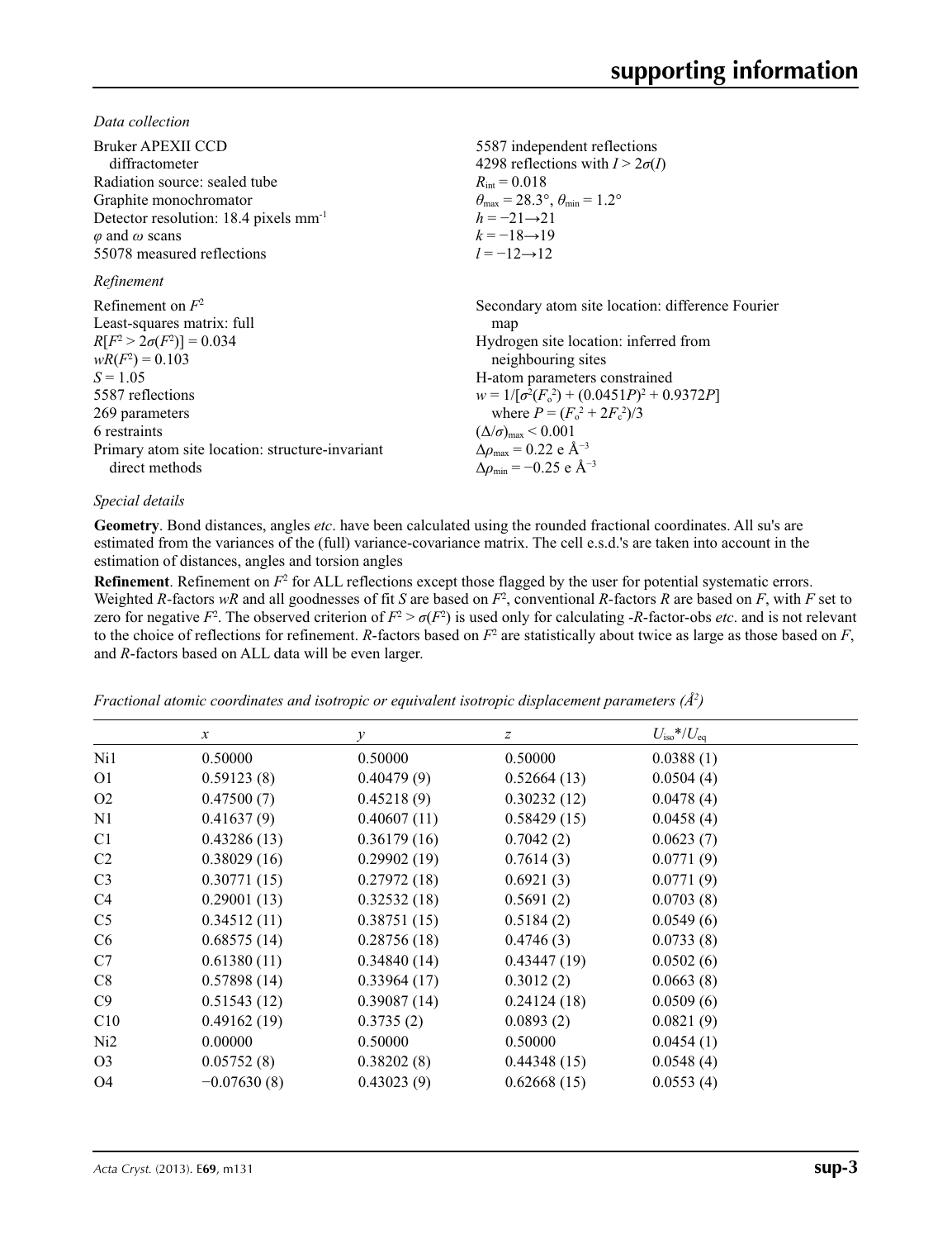| N2               | 0.08437(10)    | 0.51694(10) | 0.67131(18) | 0.0518(5)  |
|------------------|----------------|-------------|-------------|------------|
| C11              | 0.16473(15)    | 0.51415(17) | 0.6544(3)   | 0.0696(8)  |
| C12              | 0.22079(17)    | 0.5225(2)   | 0.7630(3)   | 0.0834(10) |
| C13              | 0.19364(18)    | 0.53429(18) | 0.8970(3)   | 0.0774(9)  |
| C14              | 0.11092(17)    | 0.53708(17) | 0.9161(3)   | 0.0722(9)  |
| C15              | 0.05890(14)    | 0.52919(14) | 0.8021(2)   | 0.0602(7)  |
| C16              | 0.08741(14)    | 0.22314(14) | 0.4275(3)   | 0.0663(8)  |
| C17              | 0.03892(11)    | 0.30288(11) | 0.48564(19) | 0.0464(5)  |
| C18              | $-0.02264(13)$ | 0.28323(12) | 0.5796(2)   | 0.0552(6)  |
| C19              | $-0.07502(11)$ | 0.34409(12) | 0.64369(18) | 0.0449(5)  |
| C20              | $-0.13618(13)$ | 0.30541(16) | 0.7449(2)   | 0.0629(7)  |
| O1W              | 0.33029(12)    | 0.55261(16) | 0.2056(2)   | 0.0998(8)  |
| O2W              | 0.18999(13)    | 0.41332(17) | 0.2490(2)   | 0.1108(9)  |
| H1               | 0.48220        | 0.37390     | 0.75120     | $0.0750*$  |
| H2               | 0.39370        | 0.27000     | 0.84590     | $0.0930*$  |
| H <sub>3</sub>   | 0.27140        | 0.23680     | 0.72780     | $0.0930*$  |
| H <sub>4</sub>   | 0.24100        | 0.31420     | 0.52040     | $0.0840*$  |
| H <sub>5</sub>   | 0.33240        | 0.41800     | 0.43490     | $0.0660*$  |
| H <sub>6</sub> A | 0.68450        | 0.27370     | 0.57290     | $0.1100*$  |
| H6B              | 0.73570        | 0.31920     | 0.45470     | $0.1100*$  |
| H <sub>6</sub> C | 0.68270        | 0.23120     | 0.42180     | $0.1100*$  |
| H8               | 0.60090        | 0.29390     | 0.24500     | $0.0800*$  |
| H10A             | 0.43520        | 0.38940     | 0.07350     | $0.1230*$  |
| H10B             | 0.49960        | 0.30950     | 0.06770     | $0.1230*$  |
| H10C             | 0.52500        | 0.41070     | 0.03030     | $0.1230*$  |
| H11              | 0.18390        | 0.50610     | 0.56430     | $0.0840*$  |
| H12              | 0.27650        | 0.52020     | 0.74620     | $0.1000*$  |
| H13              | 0.23040        | 0.54020     | 0.97250     | $0.0930*$  |
| H14              | 0.09040        | 0.54420     | 1.00550     | $0.0870*$  |
| H15              | 0.00300        | 0.53250     | 0.81620     | $0.0720*$  |
| <b>H16A</b>      | 0.12230        | 0.24540     | 0.35560     | $0.0990*$  |
| H16B             | 0.05050        | 0.17770     | 0.38880     | $0.0990*$  |
| H16C             | 0.12020        | 0.19580     | 0.50150     | $0.0990*$  |
| H18              | $-0.02930$     | 0.22120     | 0.60200     | $0.0660*$  |
| H20A             | $-0.18290$     | 0.34540     | 0.74740     | $0.0940*$  |
| H20B             | $-0.11120$     | 0.30130     | 0.83690     | $0.0940*$  |
| H20C             | $-0.15310$     | 0.24500     | 0.71440     | $0.0940*$  |
| H11W             | 0.35400        | 0.50780     | 0.17200     | $0.1500*$  |
| H22W             | 0.35500        | 0.57180     | 0.27800     | $0.1500*$  |
| H1W              | 0.15010        | 0.41390     | 0.30310     | $0.1660*$  |
| H2W              | 0.20310        | 0.47070     | 0.25810     | $0.1660*$  |
|                  |                |             |             |            |

*Atomic displacement parameters (Å2 )*

|                | 7 71 1    | T 122     | T 133     | I/12      | T 113        | $I^{23}$     |
|----------------|-----------|-----------|-----------|-----------|--------------|--------------|
| Ni1            | 0.0400(2) | 0.0425(2) | 0.0336(2) | 0.0005(1) | $-0.0026(1)$ | $-0.0044(1)$ |
| O <sub>1</sub> | 0.0492(7) | 0.0560(7) | 0.0456(6) | 0.0076(6) | $-0.0067(5)$ | $-0.0061(6)$ |
| O <sub>2</sub> | 0.0511(7) | 0.0537(7) | 0.0383(6) | 0.0006(6) | $-0.0061(5)$ | $-0.0068(5)$ |

*Acta Cryst.* (2013). E**69**, m131 **sup-4**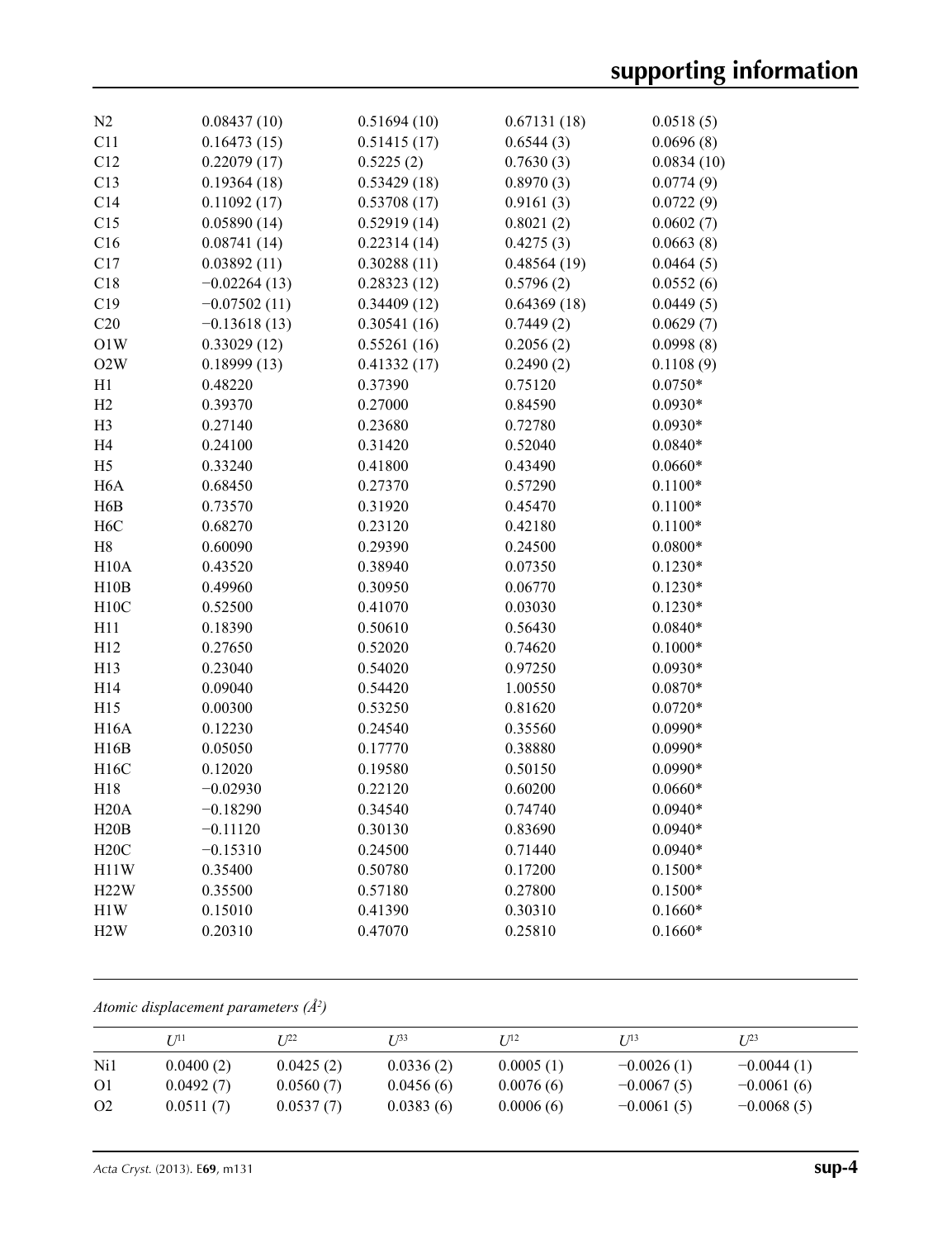| N <sub>1</sub>  | 0.0468(8)  | 0.0504(8)  | 0.0402(7)  | $-0.0042(6)$  | $-0.0011(6)$  | $-0.0032(6)$  |
|-----------------|------------|------------|------------|---------------|---------------|---------------|
| C <sub>1</sub>  | 0.0618(12) | 0.0696(13) | 0.0550(11) | $-0.0134(10)$ | $-0.0092(9)$  | 0.0098(10)    |
| C <sub>2</sub>  | 0.0854(17) | 0.0819(17) | 0.0640(13) | $-0.0222(13)$ | 0.0003(12)    | 0.0185(12)    |
| C <sub>3</sub>  | 0.0743(15) | 0.0784(16) | 0.0795(15) | $-0.0278(13)$ | 0.0189(12)    | 0.0000(13)    |
| C <sub>4</sub>  | 0.0523(11) | 0.0885(16) | 0.0700(13) | $-0.0208(11)$ | 0.0018(10)    | $-0.0099(12)$ |
| C <sub>5</sub>  | 0.0479(10) | 0.0685(12) | 0.0480(9)  | $-0.0059(9)$  | $-0.0016(8)$  | $-0.0052(9)$  |
| C6              | 0.0612(13) | 0.0821(16) | 0.0767(14) | 0.0246(12)    | 0.0031(11)    | 0.0002(12)    |
| C7              | 0.0452(9)  | 0.0539(10) | 0.0517(10) | 0.0038(8)     | 0.0076(7)     | $-0.0003(8)$  |
| C8              | 0.0707(13) | 0.0781(15) | 0.0503(11) | 0.0186(11)    | 0.0041(9)     | $-0.0187(10)$ |
| C9              | 0.0597(11) | 0.0565(11) | 0.0366(8)  | $-0.0056(9)$  | 0.0031(7)     | $-0.0058(8)$  |
| C10             | 0.117(2)   | 0.0896(17) | 0.0392(10) | 0.0126(15)    | $-0.0071(11)$ | $-0.0138(11)$ |
| Ni2             | 0.0479(2)  | 0.0291(2)  | 0.0602(2)  | 0.0021(1)     | 0.0166(2)     | 0.0029(1)     |
| O <sub>3</sub>  | 0.0569(8)  | 0.0353(6)  | 0.0730(9)  | 0.0058(5)     | 0.0172(6)     | $-0.0004(6)$  |
| O <sub>4</sub>  | 0.0558(7)  | 0.0408(7)  | 0.0703(8)  | $-0.0018(6)$  | 0.0198(6)     | 0.0068(6)     |
| N <sub>2</sub>  | 0.0554(9)  | 0.0389(7)  | 0.0615(9)  | 0.0026(6)     | 0.0120(7)     | 0.0016(7)     |
| C11             | 0.0579(13) | 0.0834(16) | 0.0680(14) | 0.0098(11)    | 0.0090(10)    | $-0.0047(11)$ |
| C12             | 0.0616(14) | 0.102(2)   | 0.0864(18) | 0.0118(14)    | $-0.0030(13)$ | $-0.0064(15)$ |
| C13             | 0.0899(18) | 0.0682(15) | 0.0734(15) | 0.0006(13)    | $-0.0124(13)$ | $-0.0001(12)$ |
| C <sub>14</sub> | 0.0941(18) | 0.0618(13) | 0.0613(13) | $-0.0074(13)$ | 0.0111(12)    | $-0.0023(11)$ |
| C15             | 0.0655(13) | 0.0493(10) | 0.0667(13) | $-0.0038(9)$  | 0.0165(10)    | $-0.0018(9)$  |
| C16             | 0.0661(13) | 0.0401(10) | 0.0920(16) | 0.0103(9)     | $-0.0103(11)$ | $-0.0159(10)$ |
| C17             | 0.0490(9)  | 0.0346(8)  | 0.0549(10) | 0.0015(7)     | $-0.0133(7)$  | $-0.0053(7)$  |
| C18             | 0.0684(12) | 0.0327(8)  | 0.0644(11) | $-0.0072(8)$  | $-0.0026(9)$  | 0.0044(8)     |
| C19             | 0.0475(9)  | 0.0425(9)  | 0.0442(9)  | $-0.0102(7)$  | $-0.0103(7)$  | 0.0058(7)     |
| C <sub>20</sub> | 0.0660(12) | 0.0641(13) | 0.0586(11) | $-0.0177(10)$ | 0.0023(9)     | 0.0164(10)    |
| O1W             | 0.0906(13) | 0.1176(17) | 0.0896(13) | 0.0192(12)    | $-0.0296(10)$ | $-0.0028(12)$ |
| O2W             | 0.1004(15) | 0.1241(18) | 0.1093(16) | 0.0189(13)    | 0.0298(12)    | $-0.0021(13)$ |
|                 |            |            |            |               |               |               |

# *Geometric parameters (Å, º)*

| $Ni1-01$       | 2.0427(17) | $Cl-H1$        | 0.9300   |
|----------------|------------|----------------|----------|
| $Ni1 - O2$     | 2.0407(16) | $C2-H2$        | 0.9300   |
| $Ni1 - N1$     | 2.1039(19) | $C3-H3$        | 0.9300   |
| $Ni1 - O1i$    | 2.0427(17) | $C4 - H4$      | 0.9300   |
| $Ni1 - O2i$    | 2.0407(16) | $C5 - H5$      | 0.9300   |
| $Ni1 - N1i$    | 2.1039(19) | $C6 - H6A$     | 0.9600   |
| $Ni2 - N2ii$   | 2.126(2)   | $C6 - H6C$     | 0.9600   |
| $Ni2 - N2$     | 2.126(2)   | $C6 - H6B$     | 0.9600   |
| $Ni2 - O3$     | 2.0299(16) | $C8 - H8$      | 0.9300   |
| $Ni2$ —O4      | 2.0297(17) | $C10-H10B$     | 0.9600   |
| $Ni2$ — $O3ii$ | 2.0298(16) | $C10 - H10A$   | 0.9600   |
| $Ni2$ — $O4ii$ | 2.0297(17) | $C10$ —H $10C$ | 0.9600   |
| $O1-C7$        | 1.262(2)   | $C11 - C12$    | 1.371(4) |
| $O2 - C9$      | 1.259(2)   | $C12 - C13$    | 1.375(4) |
| $O3 - C17$     | 1.254(2)   | $C13 - C14$    | 1.371(4) |
| $O4 - C19$     | 1.258(2)   | $C14 - C15$    | 1.368(4) |
| $O1W - H22W$   | 0.8400     | $C16 - C17$    | 1.514(3) |
| $O1W - H11W$   | 0.8300     | $C17-C18$      | 1.395(3) |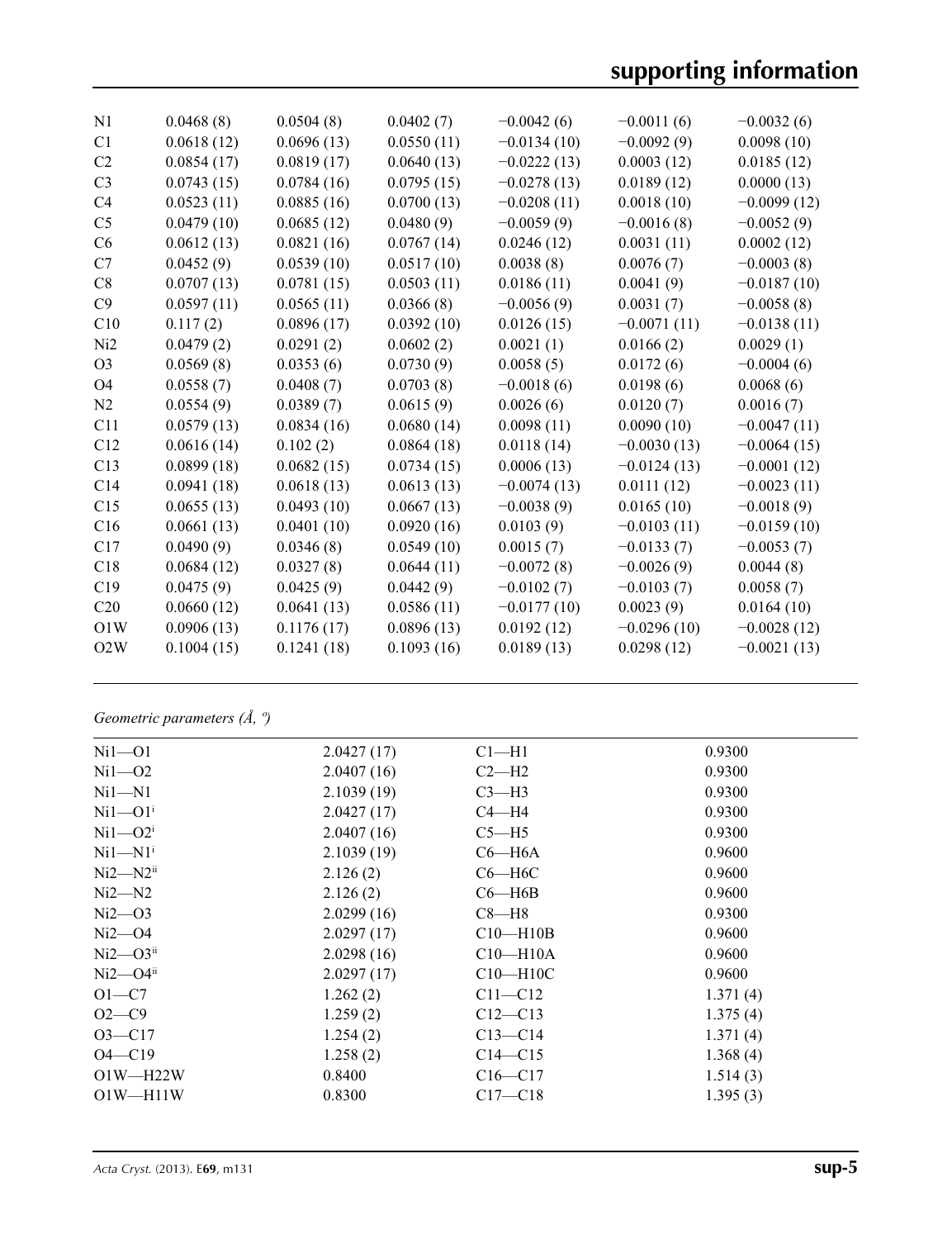| $O2W - H2W$                     | 0.8600   | $C18 - C19$                                | 1.383(3) |
|---------------------------------|----------|--------------------------------------------|----------|
| $O2W - H1W$                     | 0.8400   | $C19 - C20$                                | 1.516(3) |
| $N1 - C5$                       | 1.337(2) | $C11 - H11$                                | 0.9300   |
| $N1 - C1$                       | 1.333(3) | $C12 - H12$                                | 0.9300   |
| $N2 - C11$                      | 1.330(3) | $C13 - H13$                                | 0.9300   |
| $N2 - C15$                      | 1.338(3) | $C14 - H14$                                | 0.9300   |
| $C1-C2$                         | 1.374(4) | $C15 - H15$                                | 0.9300   |
| $C2-C3$                         | 1.373(4) | $C16 - H16A$                               | 0.9600   |
| $C3-C4$                         | 1.371(4) | $C16 - H16B$                               | 0.9600   |
| $C4 - C5$                       | 1.371(3) | C16-H16C                                   | 0.9600   |
| $C6-C7$                         | 1.511(3) | $C18 - H18$                                | 0.9300   |
| $C7-C8$                         | 1.386(3) | $C20 - H20B$                               | 0.9600   |
| $C8 - C9$                       | 1.388(3) | $C20 - H20C$                               | 0.9600   |
| $C9 - C10$                      | 1.513(3) | $C20 - H20A$                               | 0.9600   |
|                                 |          |                                            |          |
| $Ni1\cdots O1W$                 | 3.972(3) | $N2\cdots O4^{ii}$                         | 2.944(3) |
| $Ni1\cdots O1W$ <sup>i</sup>    | 3.972(3) | $N2 \cdots$ O3                             | 2.947(3) |
| Ni1…H22W                        | 3.3100   | $N2\cdots$ O3ii                            | 2.932(3) |
| $Ni1 \cdots H22 W$ <sup>i</sup> | 3.3100   | $C2 \cdots C10$ <sup>vi</sup>              | 3.523(4) |
| Ni2…H1Wii                       | 3.3700   | $C2 \cdots C9$ <sup>vi</sup>               | 3.536(4) |
| $Ni2\cdots H1W$                 | 3.3700   | $C4 \cdot \cdot \cdot C11$                 | 3.525(4) |
| $O1 \cdot N1$                   | 2.928(2) | $C9 \cdots C2^v$                           | 3.536(4) |
| $O1 \cdot 02$                   | 2.908(2) | $C10\cdots C2v$                            | 3.523(4) |
| $O1 \cdot \cdot \cdot N1^i$     | 2.937(3) | $C11 \cdots C4$                            | 3.525(4) |
| $O1 \cdots O1 W^{i}$            | 2.896(3) | $C1 \cdots H10B^{vi}$                      | 3.0200   |
| $O1 \cdots O2^i$                | 2.867(2) | $C4 \cdots H2^v$                           | 3.0800   |
| $O1 \cdots C9$                  | 2.970(3) | $C5 \cdots H2^v$                           | 2.9300   |
| $O1 \cdots C5^i$                | 3.215(3) | $C7 \cdot \cdot \cdot H22W^i$              | 3.0100   |
| $O1 \cdots C1$                  | 3.195(3) | $C10 \cdots H11W$                          | 3.0900   |
| $O1W \cdot \cdot N11$           | 3.972(3) | $C14 \cdots H18$ vii                       | 2.9800   |
| $O1W \cdots O2$                 | 2.908(3) | C15…H18vii                                 | 2.9700   |
| $O1W \cdots O2W$                | 3.092(4) | $C16 \cdot \cdot \cdot H4$                 | 2.9500   |
| $O1W \cdot \cdot N11$           | 3.972(3) | $C17~$ $\cdot$ $H1W$                       | 3.0200   |
| $O1W \cdots O1^i$               | 2.896(3) | $C18 \cdots H20B^v$                        | 2.9600   |
| $O2 \cdot O1 W$                 | 2.908(3) | $C19 \cdot \cdot \cdot H16B$ <sup>vi</sup> | 3.0900   |
| $O2 \cdot \cdot \cdot C7$       | 2.976(3) | $H1 \cdots O2^i$                           | 2.6700   |
| $O2 \cdot O1$                   | 2.908(2) | $H1 \cdots 01$                             | 2.8600   |
| $O2 \cdot \cdot \cdot Cl^1$     | 3.088(3) | $H1W\cdots$ O3                             | 2.1000   |
| $O2 \cdot N1$                   | 2.957(2) | H1WC17                                     | 3.0200   |
| $O2 \cdot \cdot \cdot C5$       | 3.143(3) | $H1W \cdots Ni2$                           | 3.3700   |
| $O2 \cdot \cdot \cdot O1^i$     | 2.867(2) | $H1W\cdots O4$ <sup>ii</sup>               | 2.6500   |
| $O2 \cdot \cdot \cdot N1^i$     | 2.905(2) | H1WH16A                                    | 2.5300   |
| $O2W \cdot O1W$                 | 3.092(4) | $H1W \cdots Ni2$                           | 3.3700   |
| $O2W \cdot O4$ <sup>ii</sup>    | 3.180(3) | $H2\cdots C4$ <sup>vi</sup>                | 3.0800   |
| $O2W \cdot O3$                  | 2.926(3) | $H2\cdots C5$ <sup>vi</sup>                | 2.9300   |
| $O3 \cdot \cdot \cdot N2^{ii}$  | 2.932(3) | $H2W\cdots O4$ <sup>ii</sup>               | 2.7700   |
| $O3 \cdot O4$                   | 2.922(2) | $H2W \cdots O1W$                           | 2.4600   |
| $O3 \cdot \cdot \cdot C19$      | 2.979(3) | H3…O2Wvi                                   | 2.5600   |
|                                 |          |                                            |          |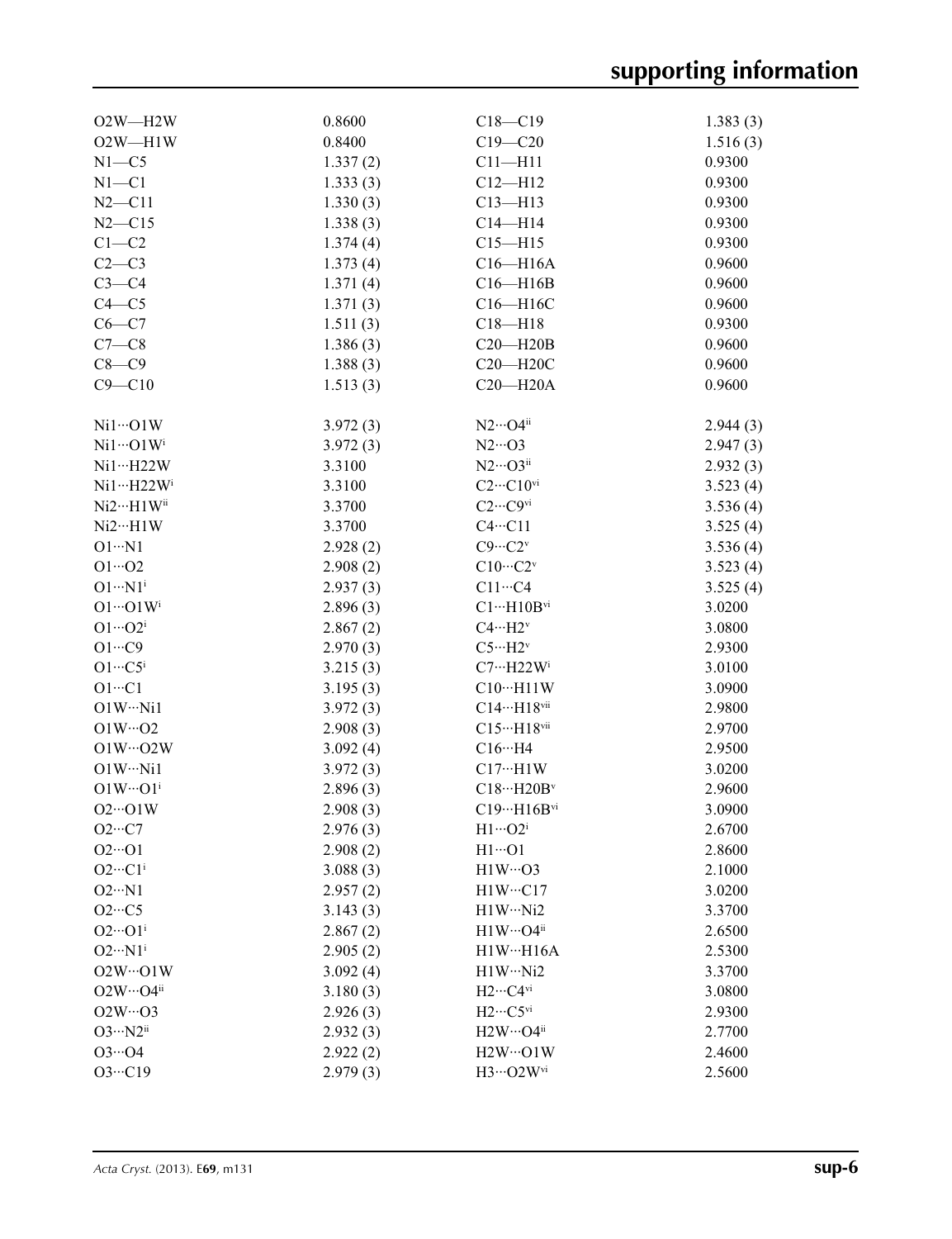| $O3 \cdot O2W$                            | 2.926(3)  | $H4 \cdots C16$                         | 2.9500 |
|-------------------------------------------|-----------|-----------------------------------------|--------|
| $O3 \cdot \cdot \cdot C11$                | 3.256(3)  | $H5\cdot 02W$                           | 2.8900 |
| $O3 \cdots O4$ <sup>ii</sup>              | 2.818(2)  | $H5 \cdot \cdot \cdot O1^1$             | 2.8700 |
| $O3 \cdot N2$                             | 2.947(3)  | $H5\cdot 02$                            | 2.7300 |
| $O3 \cdot \cdot \cdot C15$ <sup>ii</sup>  | 3.246(3)  | $H6A\cdots H8$ vi                       | 2.3800 |
| $O4 \cdot N2$                             | 2.934(3)  | H6C…O1Wviii                             | 2.8600 |
| $O4 \cdots O3$ <sup>ii</sup>              | 2.818(2)  | $H6C \cdots H8$                         | 2.3100 |
| $O4 \cdot \cdot \cdot Cl7$                | 2.983(3)  | $H8 \cdots H10B$                        | 2.3500 |
| $O4 \cdot \cdot \cdot Cl5$                | 3.091(3)  | $H8\cdots H6A^v$                        | 2.3800 |
| O4…O2Wii                                  | 3.180(3)  | $H8\cdot\cdot\cdot H6C$                 | 2.3100 |
| $O4 \cdot \cdot \cdot N2^{ii}$            | 2.944(3)  | H10AH11W                                | 2.3800 |
| $O4 \cdot 03$                             | 2.922(2)  | $H10B\cdots C1v$                        | 3.0200 |
| $O4 \cdot \cdot \cdot C11^{ii}$           | 3.120(4)  | H10BH8                                  | 2.3500 |
| $O1 \cdot \cdot \cdot H22 W^i$            | 2.0700    | $H11\cdots O4$ <sup>ii</sup>            | 2.6600 |
| $O1 \cdot \cdot \cdot H5^i$               | 2.8700    | $H11W \cdots O2$                        | 2.4500 |
| $O1 \cdot H1$                             | 2.8600    | $H11W \cdots C10$                       | 3.0900 |
| O1W…H6Ciii                                | 2.8600    | H11WH10A                                | 2.3800 |
| O1W…H20Aii                                | 2.8700    | $H13\cdots$ O1Wix                       | 2.7300 |
| $O1W \cdot \cdot \cdot H13$ <sup>iv</sup> | 2.7300    | $H14 \cdots H15$ <sup>x</sup>           | 2.5700 |
| $O1W \cdot \cdot \cdot H2W$               | 2.4600    | $H15 \cdots H14^x$                      | 2.5700 |
| $O2 \cdot \cdot \cdot H1^i$               | 2.6700    | $H15\cdot 04$                           | 2.6500 |
| $O2 \cdot \cdot \cdot H22W$               |           | $H15\cdots$ O3 <sup>ii</sup>            |        |
|                                           | 2.6200    |                                         | 2.9200 |
| $O2 \cdot \cdot \cdot H11 W$              | 2.4500    | $H16A\cdots O2W$                        | 2.8700 |
| $O2 \cdot \cdot \cdot$ H5                 | 2.7300    | $H16A \cdots H1W$                       | 2.5300 |
| $O2W \cdot \cdot \cdot H5$                | 2.8900    | $H16B\cdots C19v$                       | 3.0900 |
| $O2W \cdots H3v$                          | 2.5600    | $H16B \cdots H18$                       | 2.5300 |
| $O2W \cdot \cdot \cdot H16A$              | 2.8700    | $H18\cdot\cdot\cdot C15^{xi}$           | 2.9700 |
| $O3 \cdot H1 W$                           | 2.1000    | $H18\cdot\cdot\cdot C14}$ <sup>xi</sup> | 2.9800 |
| $O3 \cdot H15$ <sup>ii</sup>              | 2.9200    | $H18 \cdot \cdot \cdot H16B$            | 2.5300 |
| $O4 \cdot \cdot \cdot H15$                | 2.6500    | H18…H20C                                | 2.3400 |
| O4…H1Wii                                  | 2.6500    | $H20A\cdots O1W$ <sup>ii</sup>          | 2.8700 |
| $O4 \cdot \cdot \cdot H11$ <sup>ii</sup>  | 2.6600    | $H20B\cdots C18$ <sup>vi</sup>          | 2.9600 |
| O4…H2Wii                                  | 2.7700    | $H20C \cdots H18$                       | 2.3400 |
| $N1 \cdots 01$                            | 2.928(2)  | $H22W\cdots C7i$                        | 3.0100 |
| $N1 \cdots O2$                            | 2.957(2)  | H22W…Ni1                                | 3.3100 |
| $N1 \cdots O1^i$                          | 2.937(3)  | $H22W \cdots O2$                        | 2.6200 |
| $N1 \cdots O2^i$                          | 2.905(2)  | H22W…Ni1                                | 3.3100 |
| $N2 \cdots$ O4                            | 2.934(3)  | $H22W\cdots O1i$                        | 2.0700 |
| $O1 - Ni1 - O2$                           | 90.81(5)  | $C3-C2-H2$                              | 120.00 |
| $O1 - Ni1 - N1$                           | 89.82 (6) | $C4-C3-H3$                              | 121.00 |
| $O1 - Ni1 - O1$ <sup>i</sup>              | 180.00    | $C2-C3-H3$                              | 121.00 |
| $O1 - Ni1 - O2^i$                         | 89.19(5)  | $C3-C4-H4$                              | 120.00 |
| $O1 - Ni1 - N1$ <sup>i</sup>              | 90.18(6)  | $C5-C4-H4$                              | 120.00 |
| $O2 - Ni1 - N1$                           | 91.01(5)  | $C4-C5-H5$                              | 119.00 |
| $O1^i$ -Ni $1$ -O2                        | 89.19(5)  | $N1-C5-H5$                              | 119.00 |
| $O2 - Ni1 - O2i$                          | 180.00    | $H6A - C6 - H6B$                        | 109.00 |
| $O2 - Ni1 - N1$ <sup>i</sup>              | 88.99 (5) | Н6А-С6-Н6С                              | 109.00 |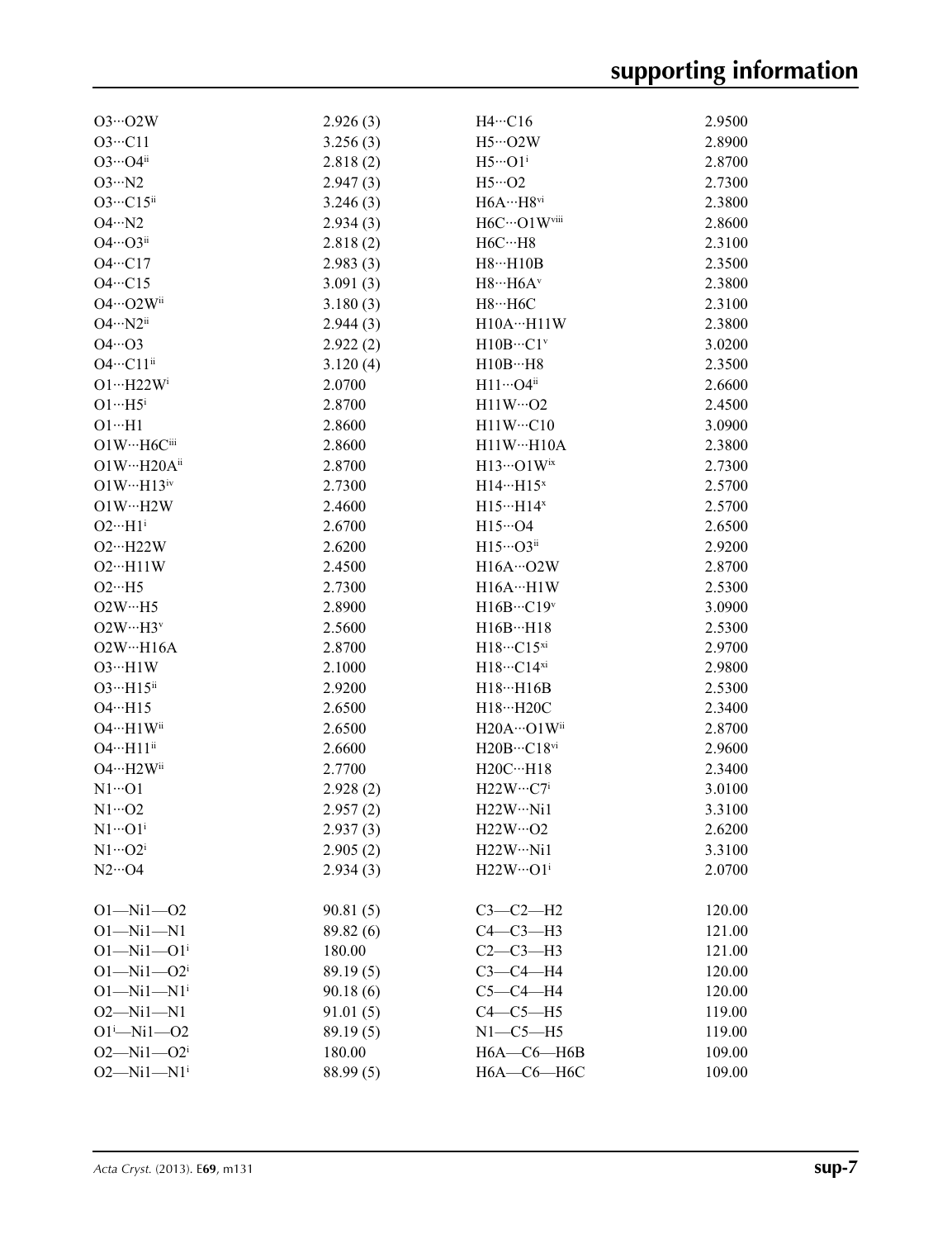| $O1^i$ —Ni $1$ —N1              | 90.18(6)   | $C7-C6-H6A$        | 109.00     |
|---------------------------------|------------|--------------------|------------|
| $O2^i$ -Ni1-N1                  | 88.99 (5)  | $C7-C6-H6B$        | 109.00     |
| $N1 - N11 - N1$ <sup>i</sup>    | 180.00     | Н6В-С6-Н6С         | 110.00     |
| $O1^{i}$ -Ni $1$ - $O2^{i}$     | 90.81(5)   | $C7-C6-H6C$        | 109.00     |
| $O1^{i}$ —Ni $1$ —N $1^{i}$     | 89.82 (6)  | $C7-C8-H8$         | 116.00     |
| $O2^i$ -Ni1-N1 <sup>i</sup>     | 91.01(5)   | $C9 - C8 - H8$     | 116.00     |
| $O4 - Ni2 - N2$                 | 89.80 (6)  | H10A-C10-H10C      | 109.00     |
| $O3^{ii}$ —Ni2—O4               | 87.92(5)   | H10B-C10-H10C      | 109.00     |
| $O4 - Ni2 - O4ii$               | 180.00     | C9-C10-H10C        | 109.00     |
| $O4 - Ni2 - N2$ <sup>ii</sup>   | 90.20(6)   | H10A-C10-H10B      | 110.00     |
| $O3ii$ -Ni2--N2                 | 89.70 (6)  | C9-C10-H10A        | 109.00     |
| $O4^{ii}$ —Ni2—N2               | 90.20(6)   | $C9-C10-H10B$      | 109.00     |
| $N2 - Ni2 - N2$ <sup>ii</sup>   | 180.00     | $N2 - C11 - C12$   | 123.3(3)   |
| $O3^{ii}$ -Ni2- $O4^{ii}$       | 92.08(5)   | $C11 - C12 - C13$  | 119.2(3)   |
| O3ii-Ni2-N2ii                   | 90.30(6)   | $C12-C13-C14$      | 118.1(3)   |
| $O4^{ii}$ —Ni2—N2 <sup>ii</sup> | 89.80 (6)  | $C13-C14-C15$      | 119.2(3)   |
| $O3 - Ni2 - O4$                 | 92.08(5)   | $N2 - C15 - C14$   | 123.4(2)   |
| $O3 - Ni2 - N2$                 | 90.30(6)   | $C16-C17-C18$      | 118.30(16) |
| $O3 - Ni2 - O3ii$               | 180.00     | $O3-C17-C18$       | 125.29(16) |
| $O3 - Ni2 - O4ii$               | 87.92(5)   | $O3 - C17 - C16$   | 116.41(17) |
| $O3 - Ni2 - N2$ <sup>ii</sup>   | 89.70 (6)  | $C17 - C18 - C19$  | 128.36(16) |
| $Ni1 - O1 - C7$                 | 125.16(12) | $O4 - C19 - C20$   | 116.07(16) |
| $Ni1 - O2 - C9$                 | 124.90(11) | $O4 - C19 - C18$   | 125.66(17) |
| $Ni2 - O3 - C17$                | 124.41(12) | $C18 - C19 - C20$  | 118.27(17) |
| $Ni2 - O4 - C19$                | 124.19(12) | $C12 - C11 - H11$  | 118.00     |
| $H11W - O1W - H22W$             | 111.00     | $N2 - C11 - H11$   | 118.00     |
| H1W-O2W-H2W                     | 97.00      | $C13 - C12 - H12$  | 120.00     |
| $Ni1 - N1 - C1$                 | 121.33(13) | $C11 - C12 - H12$  | 120.00     |
| $Ni1 - N1 - C5$                 | 121.19(13) | $C14 - C13 - H13$  | 121.00     |
| $C1-M1-C5$                      | 117.47(17) | $C12-C13-H13$      | 121.00     |
| $Ni2 - N2 - C15$                | 121.38(14) | $C13-C14-H14$      | 120.00     |
| $C11 - N2 - C15$                | 116.8(2)   | $C15-C14-H14$      | 120.00     |
| $Ni2 - N2 - C11$                | 121.83(16) | $N2 - C15 - H15$   | 118.00     |
| $N1-C1-C2$                      | 123.0(2)   | $C14 - C15 - H15$  | 118.00     |
| $C1-C2-C3$                      | 119.1(2)   | $C17 - C16 - H16C$ | 109.00     |
| $C2 - C3 - C4$                  | 118.4(2)   | H16A-C16-H16B      | 110.00     |
| $C3-C4-C5$                      | 119.5(2)   | $C17-C16-H16B$     | 109.00     |
| $N1-C5-C4$                      | 122.63(18) | H16B-C16-H16C      | 110.00     |
| $C6 - C7 - C8$                  | 118.55(19) | H16A-C16-H16C      | 109.00     |
| $O1 - C7 - C8$                  | 125.31(18) | $C17-C16-H16A$     | 109.00     |
| $O1 - C7 - C6$                  | 116.13(18) | $C17 - C18 - H18$  | 116.00     |
| $C7 - C8 - C9$                  | 127.9(2)   | $C19 - C18 - H18$  | 116.00     |
| $O2 - C9 - C10$                 | 115.84(18) | C19-C20-H20B       | 109.00     |
| $O2 - C9 - C8$                  | 125.64(17) | C19-C20-H20C       | 109.00     |
| $C8 - C9 - C10$                 | 118.52(19) | H20A-C20-H20C      | 109.00     |
| $N1-C1-H1$                      | 118.00     | H20B-C20-H20C      | 109.00     |
| $C2-C1-H1$                      | 119.00     | H20A-C20-H20B      | 110.00     |
| $C1-C2-H2$                      | 120.00     | C19-C20-H20A       | 109.00     |